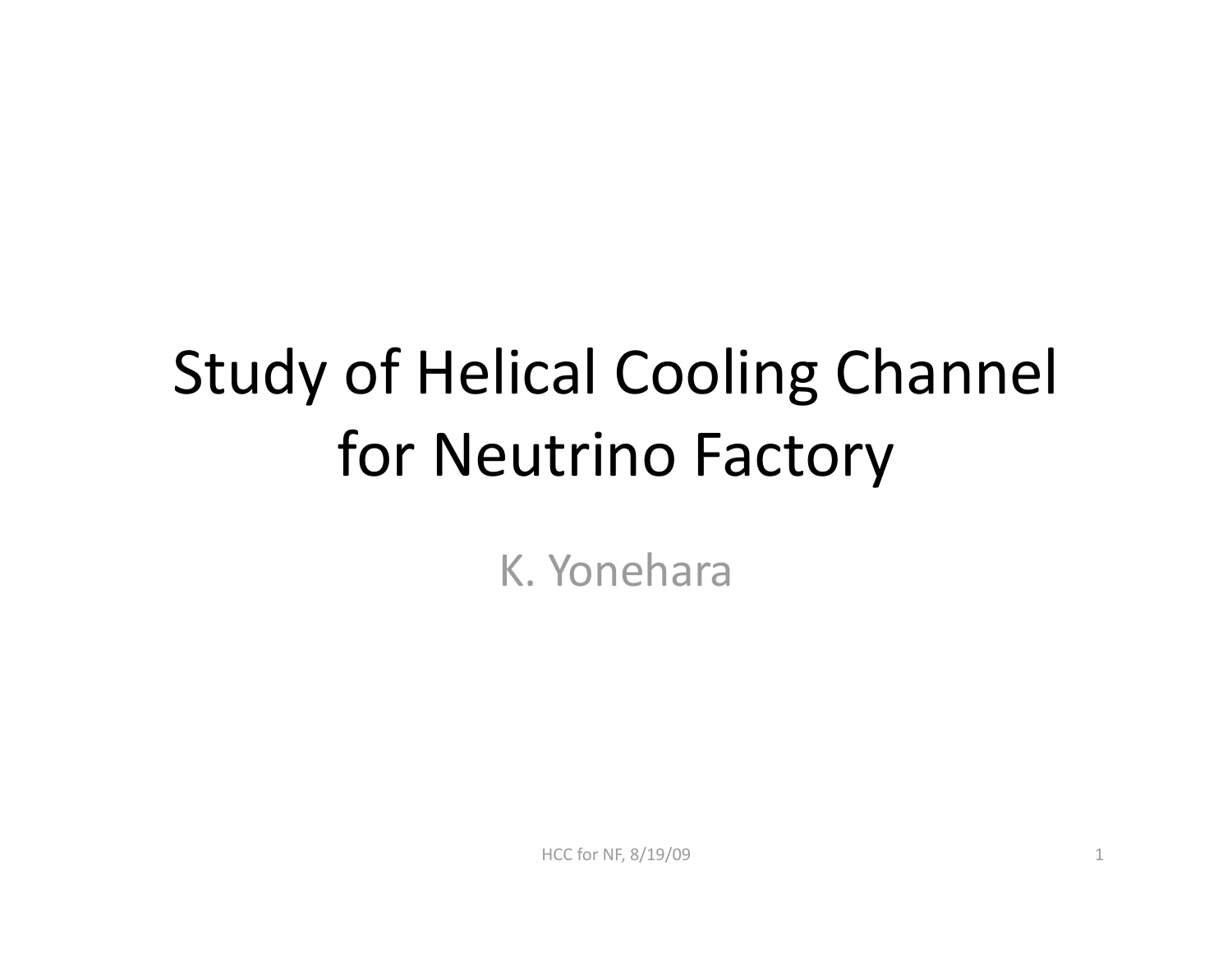#### Concept of Helical Cooling Channel (HCC) Incident
Muon
Beam



Emittance exchange

Combined function magnet (invisible in this picture) = Pure solenoid + Helical dipole + Helical quadrupole



- •Dispersive
component
makes
longer
(shorter)
path length for higher (lower) momentum particles  $\rightarrow$  Continuous emittance exchange
- Homogeneous field (no periodic structure) makes minimal
resonant
losses
- This fact makes large phase space acceptance

4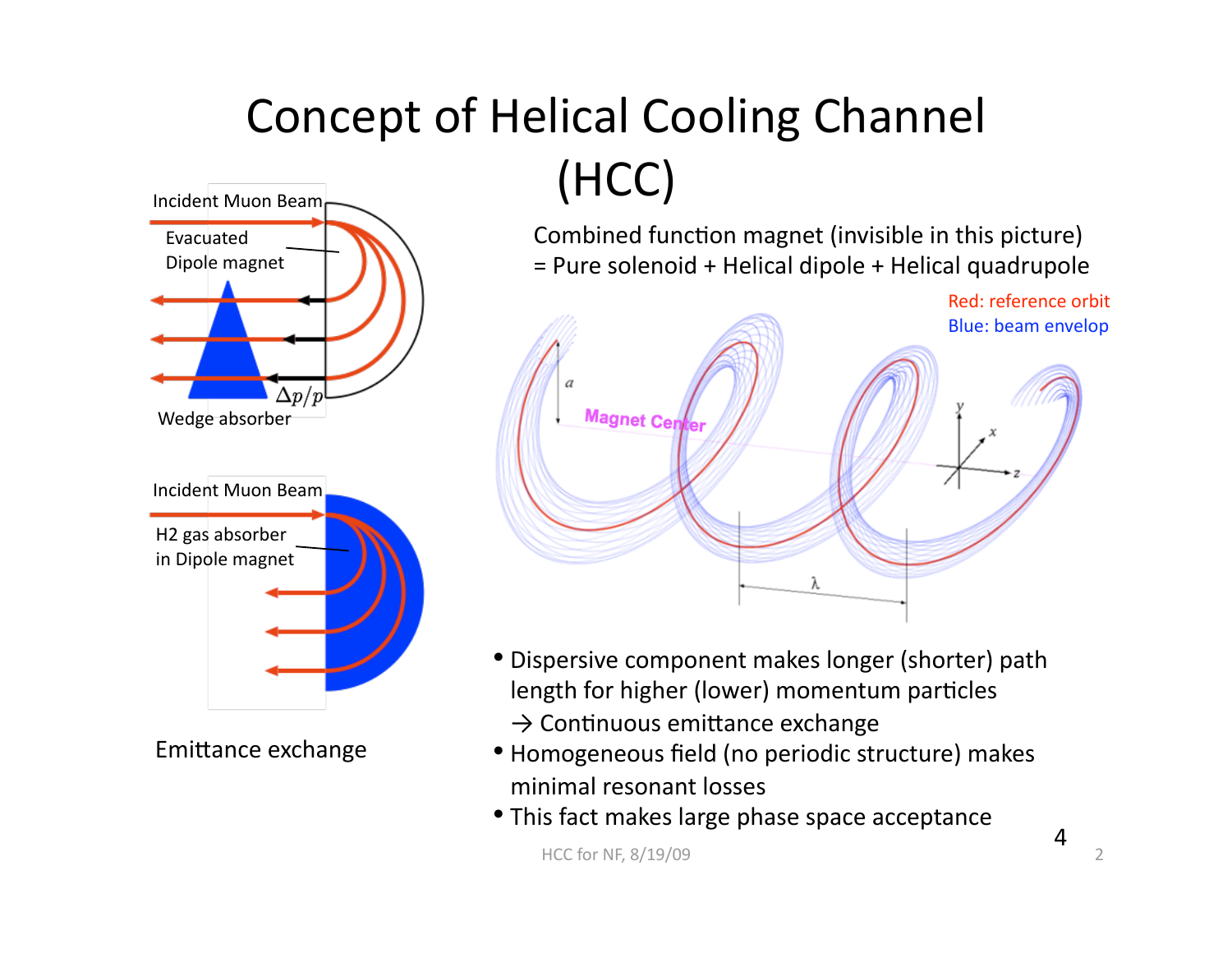# Initial thoughts

- HCC
acceptance
	- 20
	mm
	rad
	or
	more
	in
	transverse
	- 20
	mm
	in
	longitudinal
- Chris gave me the numbers for NF;
	- 30
	mm
	rad
	(fine)
	- 150
	mm
	(Ops!
	It's
	too
	long!)
	- $-$  Cooling factor 2 $\sim$ 3 for each direction
- Anyway, let us test an HCC for NF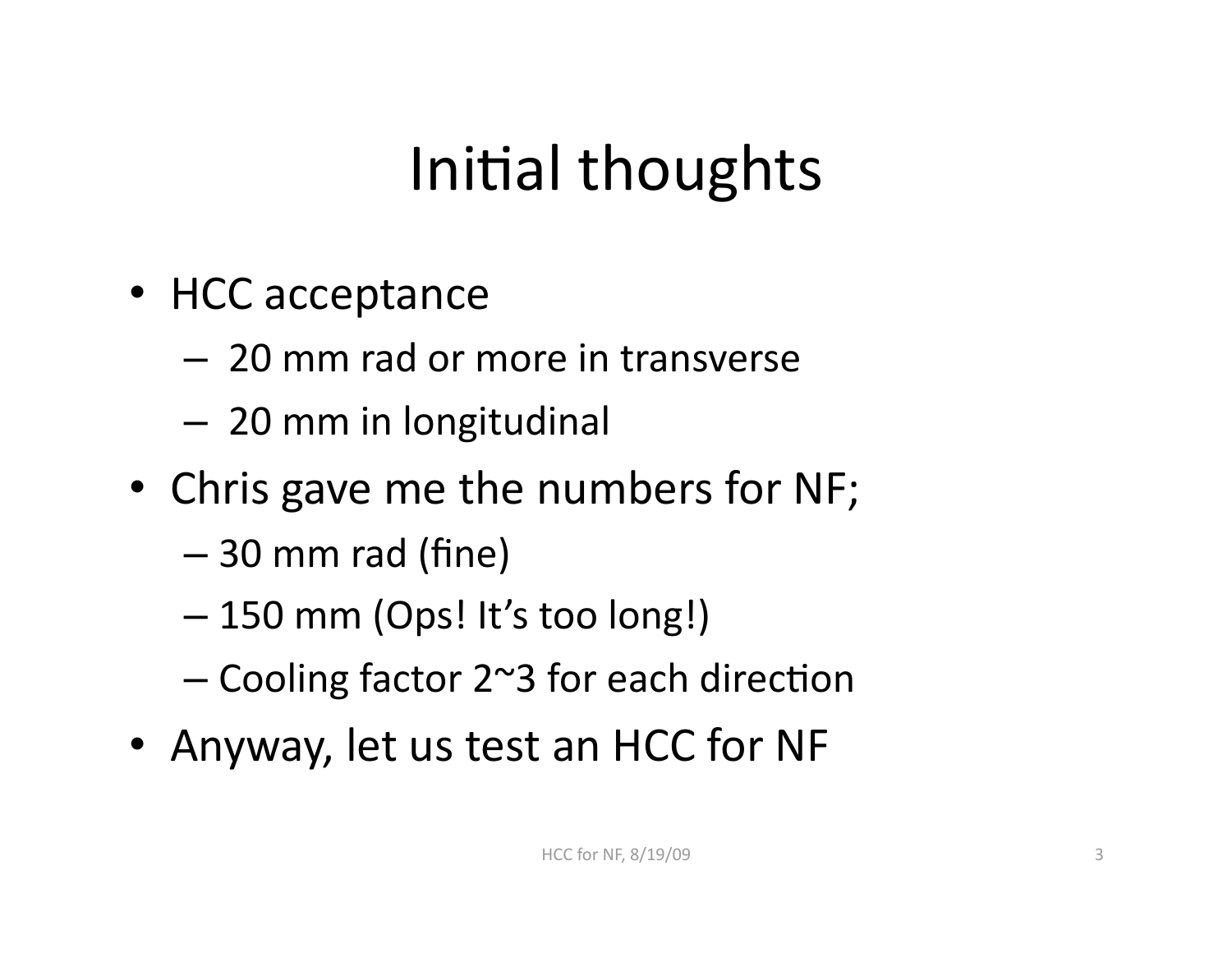### Conventional cooling channel in study2a
beam
line

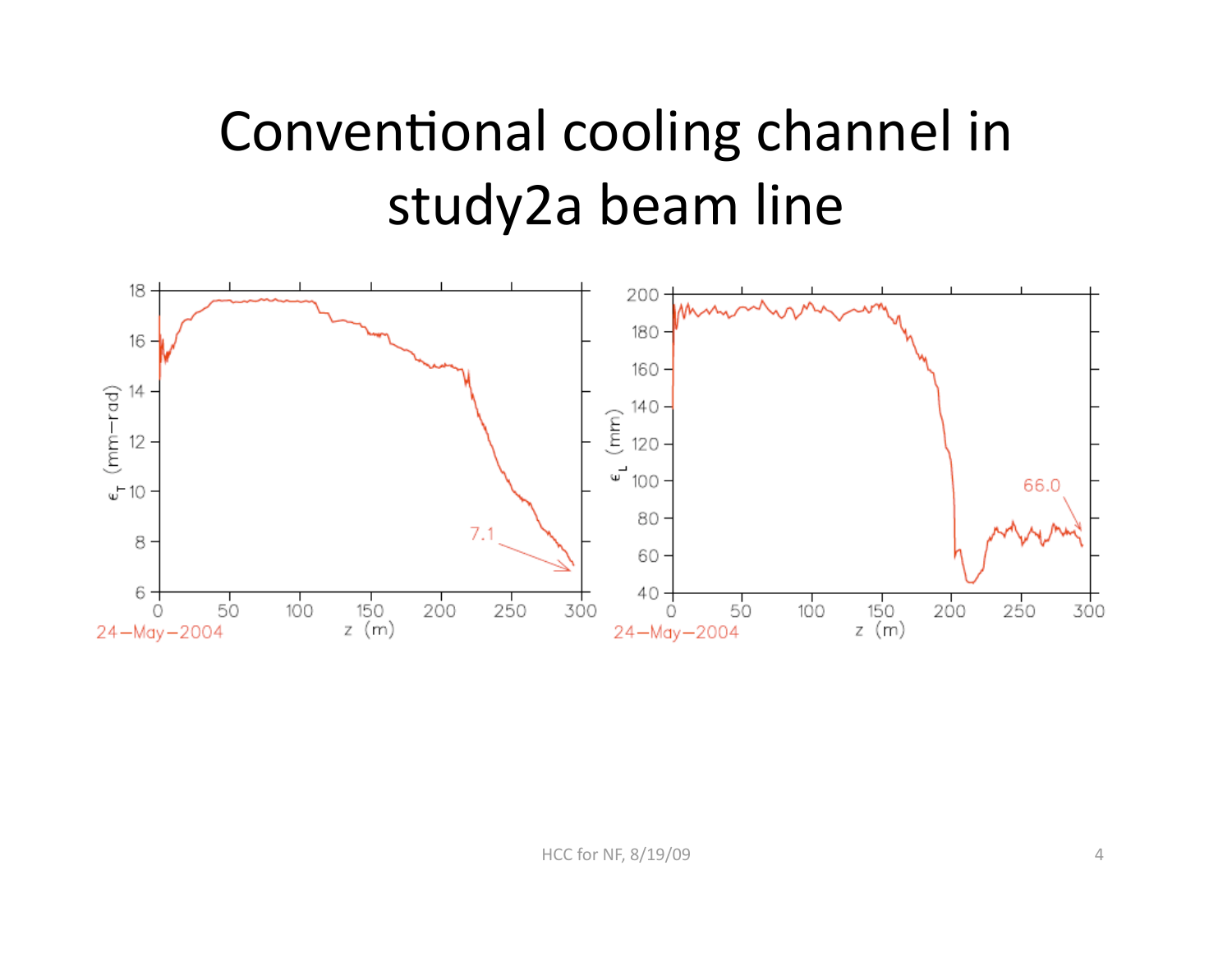#### Additional thoughts

- GHe may work instead of using GH2
	- 35~40
	MV/m
	will
	be
	available
	at
	200
	atm GHe

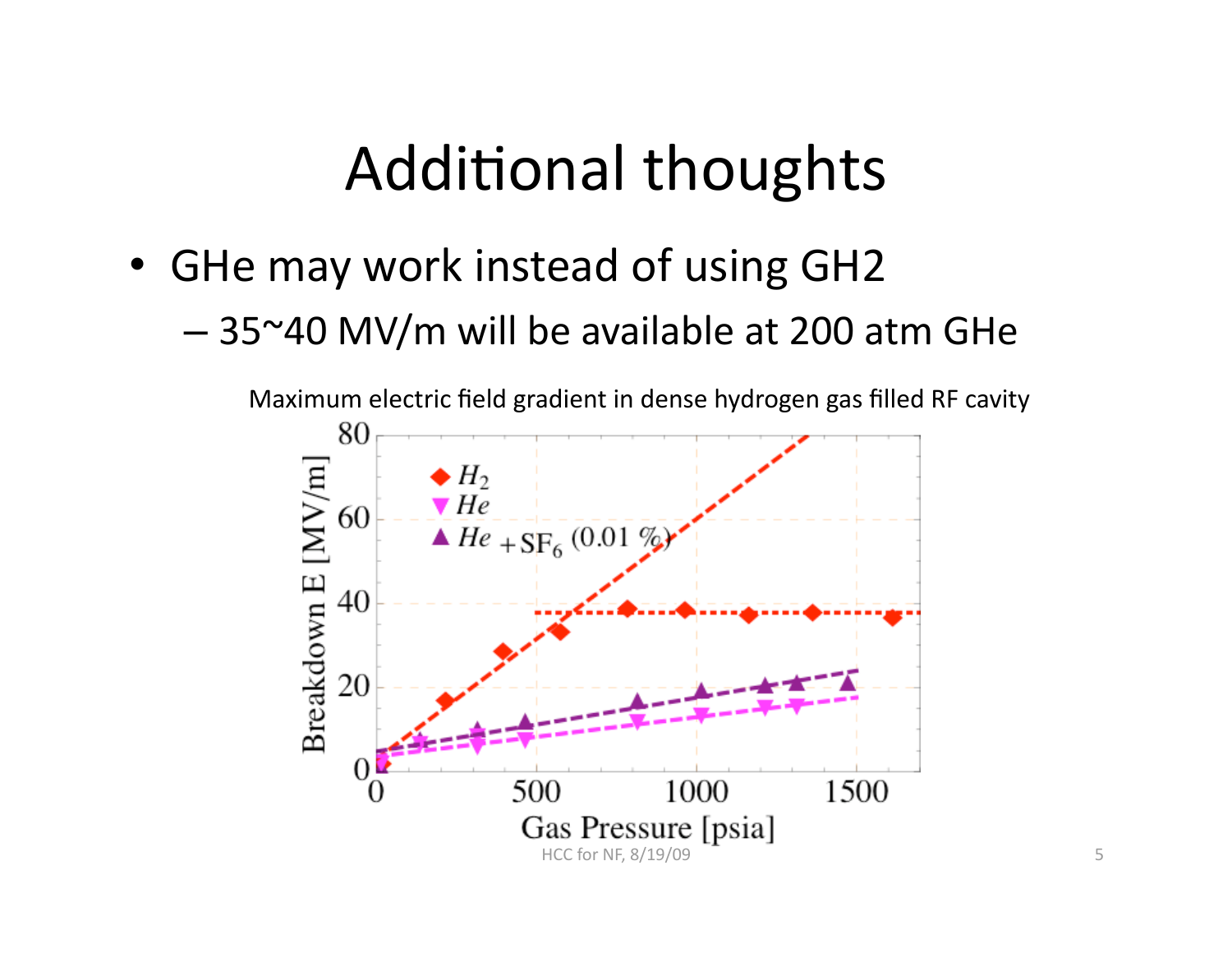## HCC
parameter
list

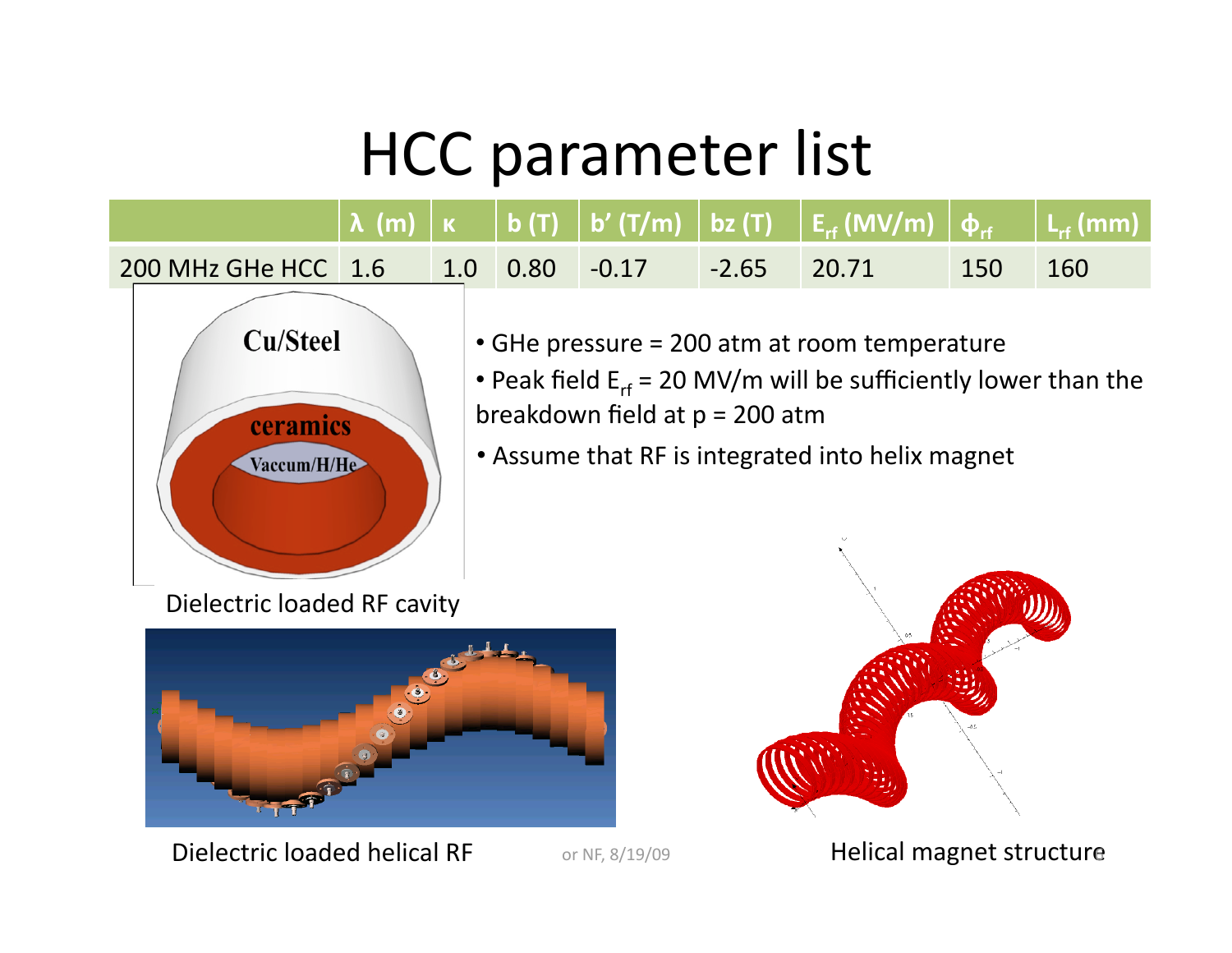#### Simulation result



- Transverse cooling factor 4 at z = 48 m
- •Transverse
acceptance
is
20
mm
rad
- Longitudinal cooling factor 1.5 at z = 48 m
- •Longitudinal
acceptance
is
25
mm
- Just ignore the point at  $z = 0$  m, that point would be lead by mismatching